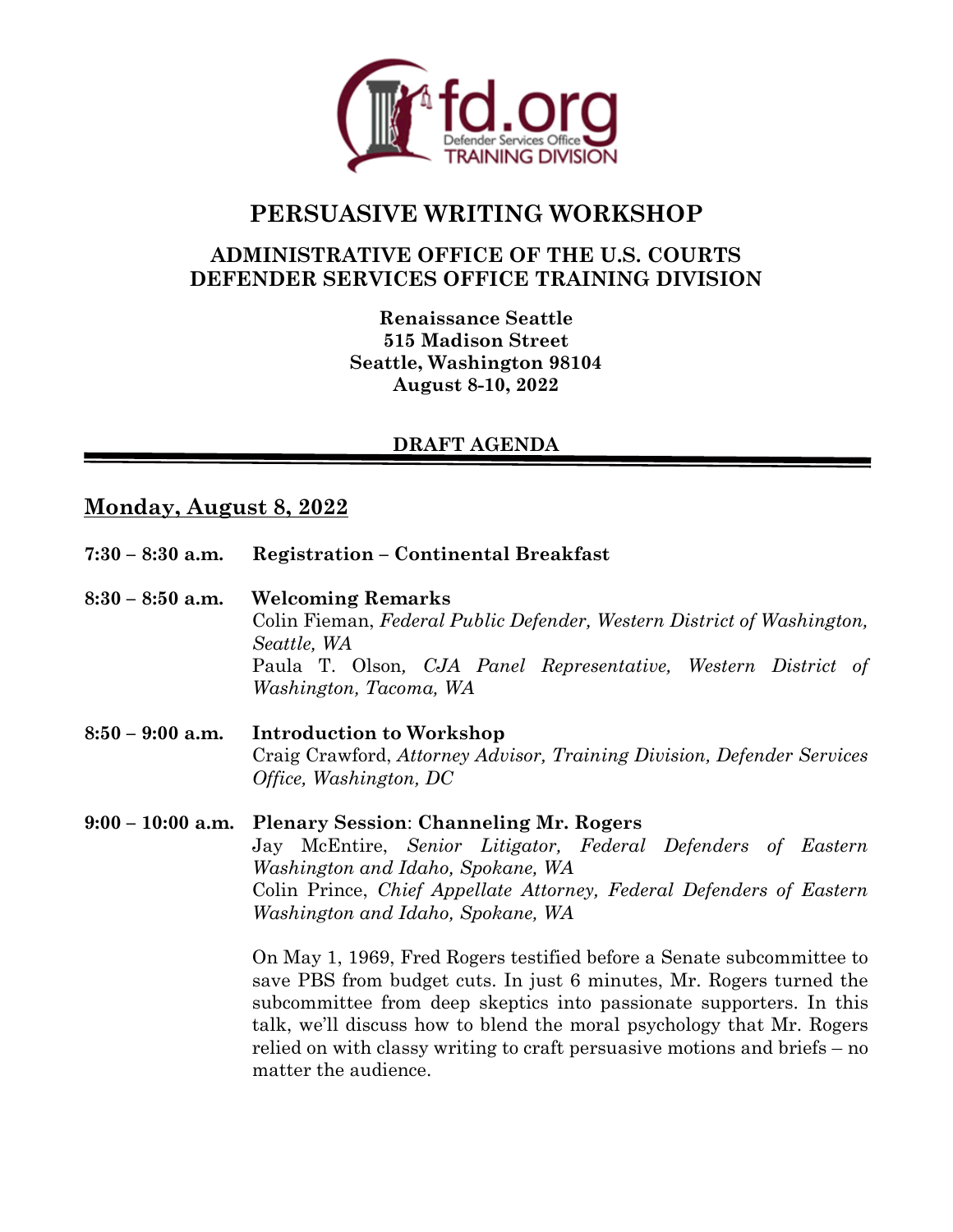#### **10:00 – 10:15 a.m. Break**

#### **10:15 – 11:15 a.m. Plenary Session: Issue Spotting Using a Fact-Based Approach**

Susan Lin, *Partner, Kairys, Rudovsky, Messing, Feinberg & Lin, Philadelphia, PA* Fredilyn Sison, *Assistant Federal Defender, Training Coordinator &* 

*Director, Office of the Federal Public Defender for the Western District of North Carolina, Asheville, NC*

Wouldn't you like some facts with that law? Knowing the law is great, but it only gets us halfway to a persuasively-written document. In this interactive session, we will use the mock case to learn a fact-based approach to spotting legal issues and organizing your persuasive pleading.

#### **11:15 – 11:30 a.m. Break**

**11:30 a.m. – Workshop Session I**: **Issue Spotting Using a Fact-Based 12:30 p.m. Approach Room locations for the small groups will be provided in a separate document available at the registration desk. All small groups will meet in the same rooms throughout the workshop.** 

> Participants will meet with their small group facilitators to issue spot their cases using a fact-based approach.

- **12:30 – 1:45 p.m. Lunch – on your own**
- **1:45 – 3:45 p.m. Workshop Session I: Issue Spotting Using a Fact-Based Approach (cont'd)**
- **3:45 – 4:00 p.m. Break**
- **4:00 – 5:15 p.m. Plenary Session: Discovering and Telling the Story**  Fredilyn Sison, *Assistant Federal Defender, Training Coordinator & Director, Office of the Federal Public Defender for the Western District of North Carolina, Asheville, NC*

Now that you have extracted the facts and identified the legal issues, you must develop the story of your case. This session will discuss the elements of the story; demonstrate how to craft the story using these elements; and discuss how to tell your client's story in the most persuasive manner by developing characters, structuring and sequence, and identifying the key emotions and themes. By the end of the session, you will understand the importance of summarizing the key factual,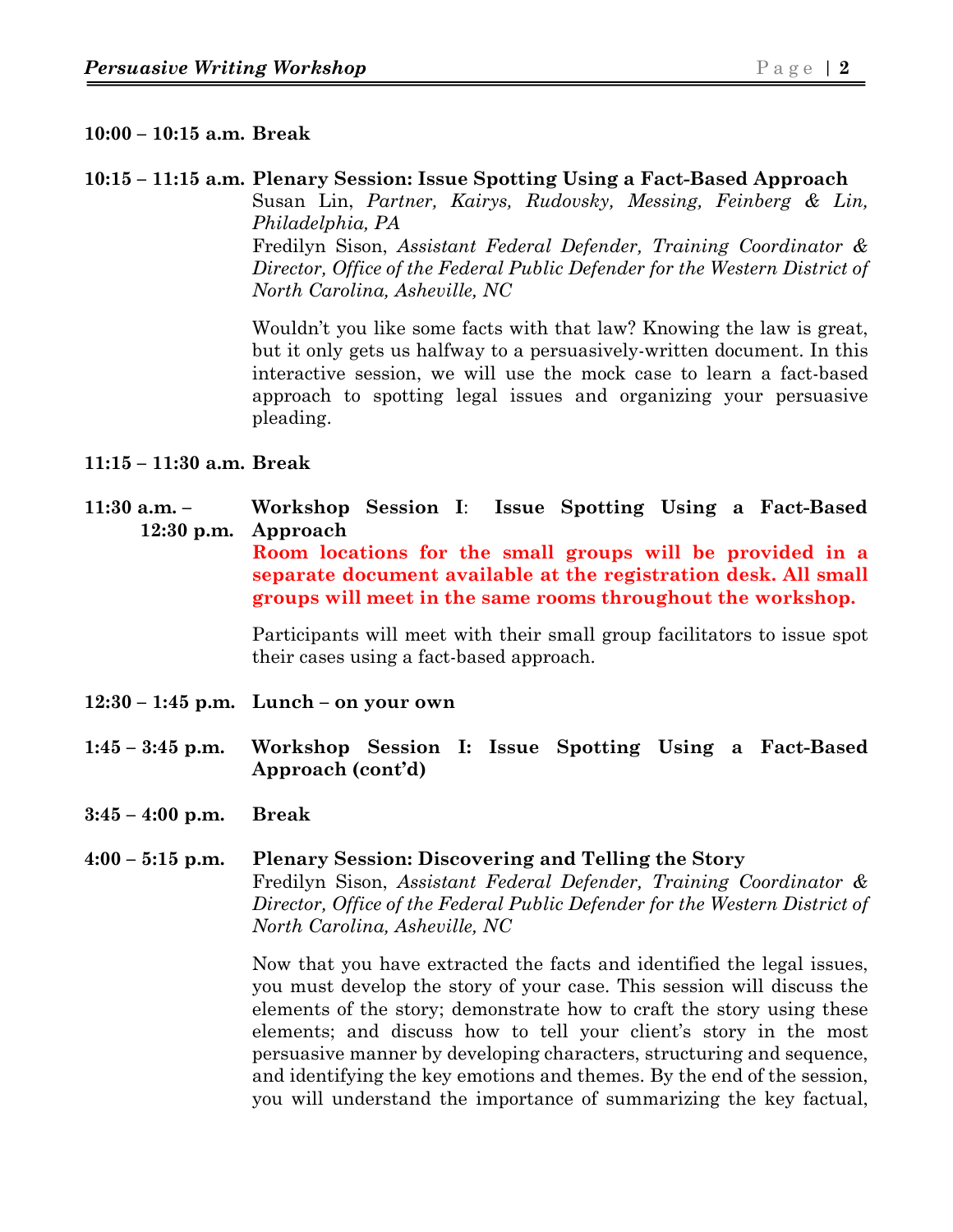legal, and emotional aspects of your case that convey your story, before you begin to write.

## **Tuesday, August 9, 2022**

| $7:30 - 8:30$ a.m.            | <b>Continental Breakfast</b>                                                                                                                                                                                                                                                                                                                                        |  |
|-------------------------------|---------------------------------------------------------------------------------------------------------------------------------------------------------------------------------------------------------------------------------------------------------------------------------------------------------------------------------------------------------------------|--|
|                               | 8:30 – 10:00 a.m. Workshop Session II: Discovering and Telling the Story                                                                                                                                                                                                                                                                                            |  |
|                               | Participants will meet with their small group facilitators to apply<br>storytelling techniques to the facts of their cases.                                                                                                                                                                                                                                         |  |
| $10:00 - 10:15$ a.m. Break    |                                                                                                                                                                                                                                                                                                                                                                     |  |
|                               | 10:15 – 11:45 a.m. Workshop Session II: Discovering and Telling the Story (cont'd)                                                                                                                                                                                                                                                                                  |  |
| $11:45$ a.m. -<br>$1:00$ p.m. | Lunch – on your own                                                                                                                                                                                                                                                                                                                                                 |  |
| $1:00 - 2:15$ p.m.            | <b>Plenary Session: Writing, With Style</b><br>Jay McEntire, Senior Litigator, Federal Defenders of Eastern<br>Washington and Idaho, Spokane, WA<br>Colin Prince, Chief Appellate Attorney, Federal Defenders of Eastern<br>Washington and Idaho, Spokane, WA                                                                                                       |  |
|                               | In this talk we'll discuss easy-to-implement tips to make your motions,<br>memoranda, and briefs sing. These tips will cover a wide range of topics,<br>including how to 1) draft aesthetically-pleasing documents, 2) craft<br>informative headers, and 3) generate clear, cohesive sentences to<br>improve the readability of your motion, memorandum, and brief. |  |
| $2:15 - 2:30$ p.m.            | <b>Break</b>                                                                                                                                                                                                                                                                                                                                                        |  |
| $2:30 - 3:45$ p.m.            | Workshop Session III: Persuasively Writing the Facts                                                                                                                                                                                                                                                                                                                |  |

Participants will meet with their small group facilitators to draft and re-write the facts in their cases using the principles learned in the preceding plenary sessions.

- **3:45 4:00 p.m. Break**
- **4:00 5:15 p.m. Workshop Session III**: **Persuasively Writing the Facts (cont'd)**